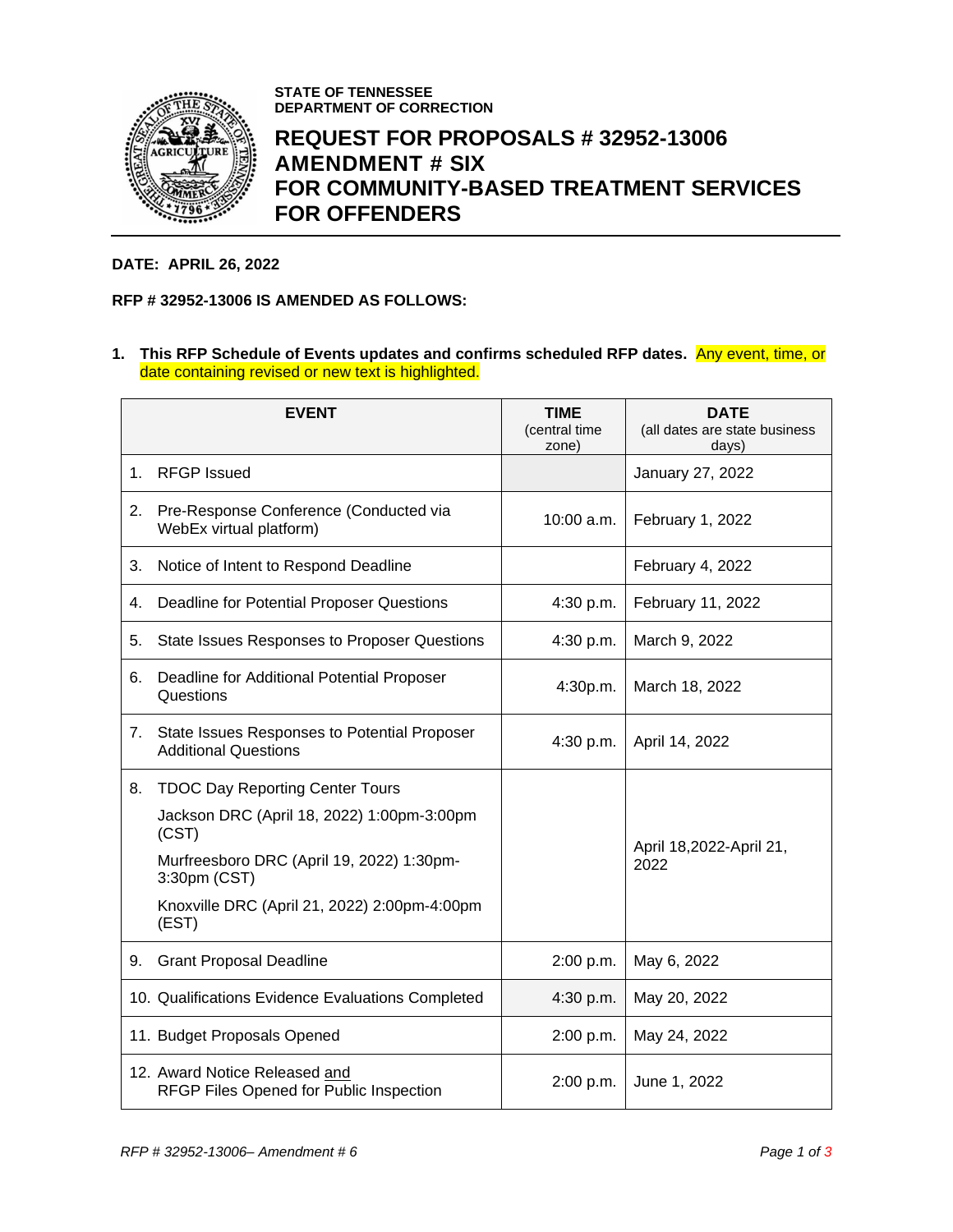| 13. Open File Period Ends        |           | 4:30 p.m. $\vert$ June 10, 2022 |
|----------------------------------|-----------|---------------------------------|
| 14. Grantee Signature Deadline   |           | 4:30 p.m. June 17, 2022         |
| 15. Contract Signed by the State | 2:00 p.m. | June 24, 2022                   |
| 16. Grant Contract Start Date    |           | July 1, 2022                    |

## **2. State responses to questions and comments in the table below amend and clarify this RFP.**

Any restatement of RFP text in the Question/Comment column shall <u>NOT</u> be construed as a change in the actual wording of the RFP document.

| <b>RFP</b><br><b>SECTION</b> | <b>PAGE</b><br># | <b>QUESTION / COMMENT</b>                                                                                                                             | <b>STATE RESPONSE</b>                                                                                                                                                                                                                                                                                                                                                                     |
|------------------------------|------------------|-------------------------------------------------------------------------------------------------------------------------------------------------------|-------------------------------------------------------------------------------------------------------------------------------------------------------------------------------------------------------------------------------------------------------------------------------------------------------------------------------------------------------------------------------------------|
|                              |                  | 1. May we see a sample<br>schedule of all evidence-based<br>programs and service offerings?                                                           | Please reference RFGP Attachment<br>6.2., Item Reference B.DRC.3. It is<br>the Respondent's responsibility to<br>provide a sample schedule of all<br>evidence-based programs and service<br>offerings for evaluation as part of the<br>proposal.                                                                                                                                          |
|                              |                  | 2. How is the participant success<br>within the assigned program<br>measured?                                                                         | The State measures participant<br>success by the completion of each<br>required phase of the program as<br>structured.                                                                                                                                                                                                                                                                    |
|                              |                  | 3. How is offender non-<br>compliance with treatment<br>addressed and documented?                                                                     | Offender non-compliance is<br>documented within the State's defined<br>OMS and addressed with the current<br>supervising PPO and the sentencing<br>judge.                                                                                                                                                                                                                                 |
|                              |                  | 4. May we see an example of the<br>sanction process and the<br>evidence-based research to<br>develop it?                                              | It is the Respondent's responsibility to<br>provide a narrative detailing how they<br>will meet the RFGP requirements.                                                                                                                                                                                                                                                                    |
|                              |                  | 5. May we see an example<br>curriculum being administered to<br>Day Reporting Center<br>participants?                                                 | It is the Respondent's responsibility to<br>provide a sample curriculum for<br>proposed program offerings and how<br>it will meet the RFGP requirements.                                                                                                                                                                                                                                  |
|                              |                  | 6. Does the Knoxville DRC/CRC<br>maintain a facility license through<br>TDMHSAS?<br>If so, what category/categories of<br>licensure does it maintain? | <b>DRC Directors and Clinical Directors</b><br>are licensed through TDMHSAS and<br>TN Health-Related Boards. Because<br><b>TDOC DRCs and CRCs are divisions</b><br>of the TN Department of Correction<br>they are not licensed. TDOC is<br>requiring however, that all grant<br>partners providing treatment services<br>be licensed through TDMHSAS and<br>the TN Health Related Boards. |
|                              |                  | 7. The FAQ page indicates that<br>the Knoxville DRC/CRC is open                                                                                       | The DRC/CRC gives priority in<br>service delivery and assistance to                                                                                                                                                                                                                                                                                                                       |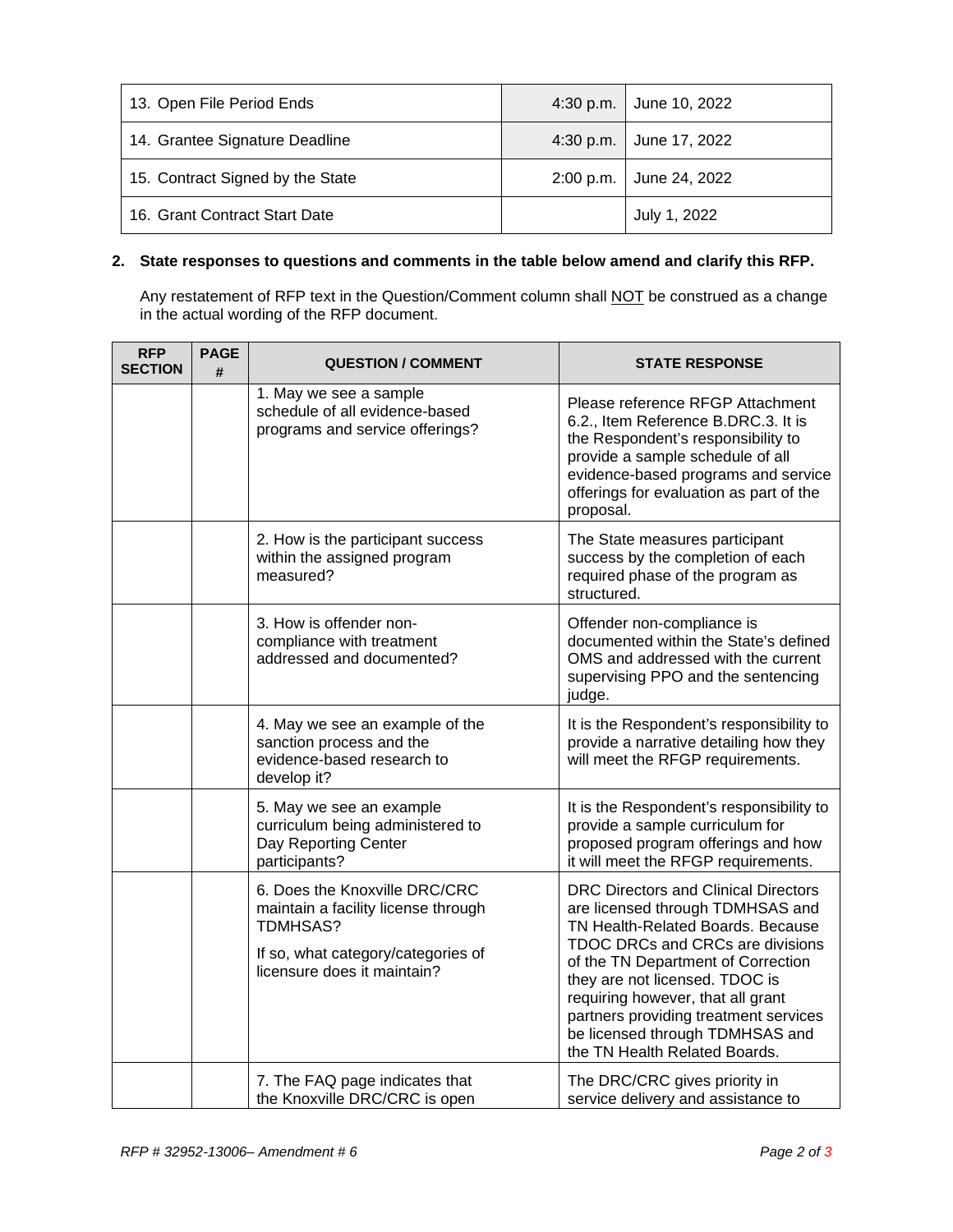| <b>RFP</b><br><b>SECTION</b> | <b>PAGE</b><br># | <b>QUESTION / COMMENT</b>                                                                                                                              | <b>STATE RESPONSE</b>                                                                                                                                                                                                                                                                                                                                |
|------------------------------|------------------|--------------------------------------------------------------------------------------------------------------------------------------------------------|------------------------------------------------------------------------------------------------------------------------------------------------------------------------------------------------------------------------------------------------------------------------------------------------------------------------------------------------------|
|                              |                  | to the public, does that mean<br>anyone can walk in and receive<br>any services at any time? Or are<br>there restrictions/eligibility<br>requirements? | former and current offenders under<br>supervision by TDOC.                                                                                                                                                                                                                                                                                           |
|                              |                  | 8. What are the operating hours<br>each day of the week?                                                                                               | All TDOC DRCs provide programming<br>and treatment services on a standard<br>schedule of 8am-4:30pm Monday<br>through Thursday with the exception<br>of State-approved holidays. On<br>Friday's, the DRCs are open for staff<br>to complete administrative duties.                                                                                   |
|                              |                  | 9. Approximately how many<br>individuals does it currently serve<br>on a weekly basis?                                                                 | The State is providing as an update to<br>RFGP Attachment Eight monthly<br>referral numbers for each TDOC<br>owned DRC for fiscal year 2021.                                                                                                                                                                                                         |
|                              |                  | 10. How many of the total<br>individuals served are part of the<br>corrections population (as<br>opposed to general members of<br>the public)?         | All clients served at DRCs and CRCs<br>are current or former offenders.<br>Members of the general public are not<br>serviced by TDOC DRCs and CRCs.                                                                                                                                                                                                  |
|                              |                  | 11. How many licensed clinical<br>staff members does the Knoxville<br>DRC/CRC currently employ or<br>utilize through subcontractor<br>providers?       | At TDOC's Knoxville DRC, there is<br>one (1) position that must hold a valid<br>license through TDMHSAS and TN<br>Health-Related Boards. There are<br>several additional staff members at<br>the TDOC Knoxville DRC that hold a<br>valid license, but it is not a<br>requirement of their current positions.<br>Respondent's proposals must detail a |
|                              |                  |                                                                                                                                                        | number of licensed clinical staff that<br>meet the ratios and standards<br>detailed in the RFGP.                                                                                                                                                                                                                                                     |
|                              |                  | 12. How many total square feet<br>is the Knoxville DRC/CRC<br>building?                                                                                | The square footage of TDOCs<br>Knoxville DRC is approximately<br>12,000 square feet.                                                                                                                                                                                                                                                                 |
|                              |                  |                                                                                                                                                        | Respondents must provide adequate<br>square footage to support the number<br>of offenders the respondent proposes<br>to serve.                                                                                                                                                                                                                       |
|                              |                  | 13. How many square feet of the<br>building is dedicated to meeting<br>space for delivery of therapy and                                               | 9,000 square feet is dedicated to<br>programming and treatment services.                                                                                                                                                                                                                                                                             |
|                              |                  | treatment programming (i.e., not<br>dedicated personnel offices)?                                                                                      | Respondents must provide adequate<br>square footage to support the number<br>of offenders the respondent proposes<br>to serve.                                                                                                                                                                                                                       |
|                              |                  | 14. During the presentation, the<br>Knoxville DRC Director stated<br>that her program has a LADAC                                                      | Please see the State's response to<br>Question #66 in RFGP #32952-13006<br>Amendment Two.                                                                                                                                                                                                                                                            |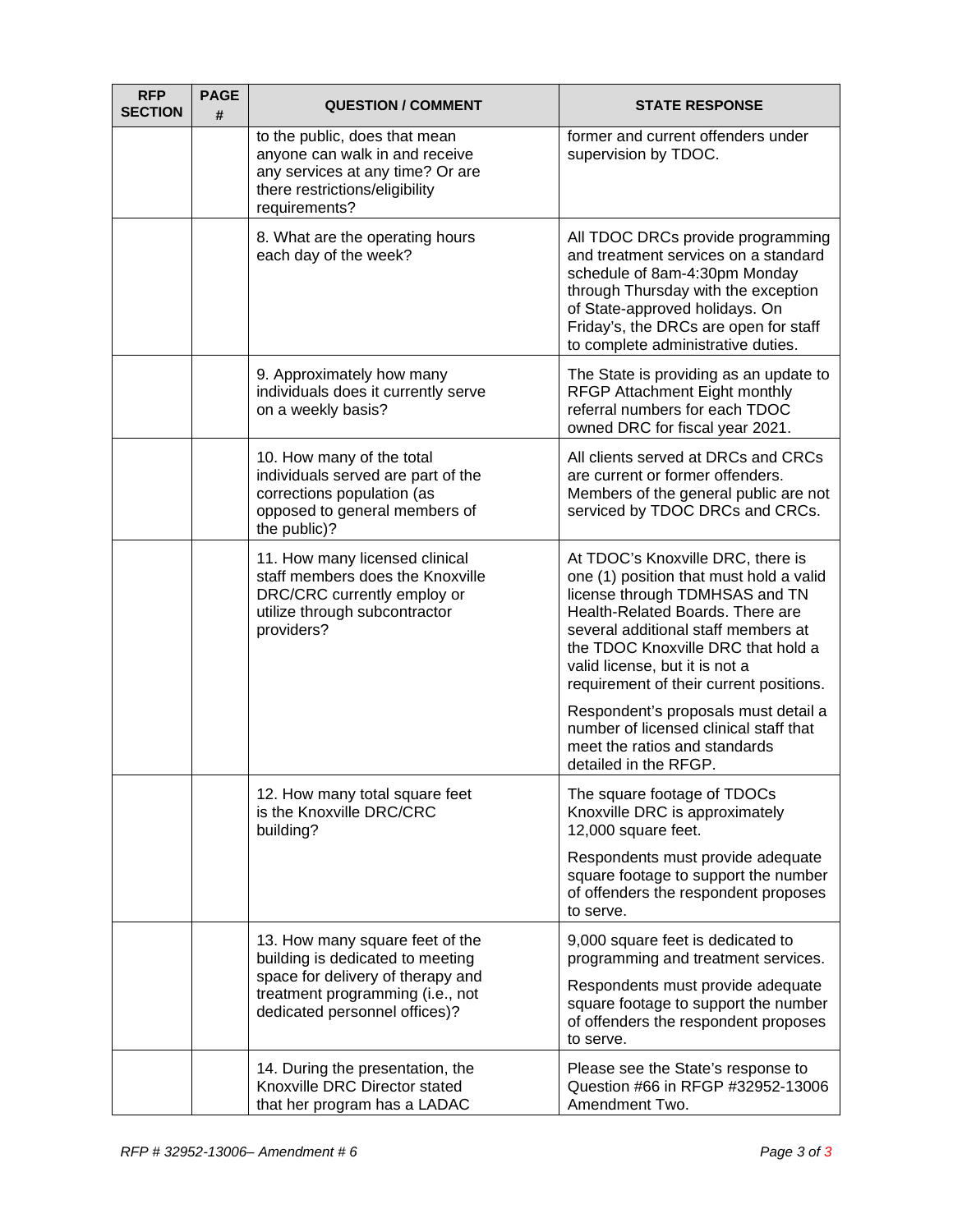| <b>RFP</b><br><b>SECTION</b> | <b>PAGE</b><br># | <b>QUESTION / COMMENT</b>                                                                                                                                                                                                                                                                                                                                                                                                                                                                                                                                                                                                                                                                                                                                                                                                                                                                                                                              | <b>STATE RESPONSE</b>                                                                                                                                                                                                                                                                                                                                                                                                                                                                                                                                                                                                                                                                                                                                                                                |
|------------------------------|------------------|--------------------------------------------------------------------------------------------------------------------------------------------------------------------------------------------------------------------------------------------------------------------------------------------------------------------------------------------------------------------------------------------------------------------------------------------------------------------------------------------------------------------------------------------------------------------------------------------------------------------------------------------------------------------------------------------------------------------------------------------------------------------------------------------------------------------------------------------------------------------------------------------------------------------------------------------------------|------------------------------------------------------------------------------------------------------------------------------------------------------------------------------------------------------------------------------------------------------------------------------------------------------------------------------------------------------------------------------------------------------------------------------------------------------------------------------------------------------------------------------------------------------------------------------------------------------------------------------------------------------------------------------------------------------------------------------------------------------------------------------------------------------|
|                              |                  | on staff who teaches the Living in<br>Balance program to DRC<br>participants. The Director also<br>stated that nearly all DRC<br>participants have co-occurring<br>disorders. However, the RFGP<br>expressly forbids LADACs from<br>working in a DRC, and the cited<br>reason was because they cannot<br>treat individuals with co-occurring<br>disorders. Due to this information<br>presented, there seems to be a<br>conflict. Will the State please<br>resolve this discrepancy?<br>Here are some specific<br>questions, if that helps you any:<br>Was the omission of LADACs<br>from the list of allowable DRC<br>staff an error?<br>If not, then is the Knoxville DRC<br>subject to different requirements<br>than the DRCs contemplated in<br>the RFGP?<br>And if so, why?<br>What are the substantive<br>differences between a LADAC<br>delivering substance abuse<br>treatment (and no other kind of<br>treatment) in a DRC versus an<br>IOP? | Living In Balance is an EBP<br>curriculum for Relapse Prevention<br>programming as part of substance<br>use treatment services. LADACs are<br>allowed to facilitate approved EBP<br>related to substance use treatment<br>services only.<br>The State will allow for LADACs to<br>operate under the scope of their<br>licensure for substance use related<br>treatment services as outlined by the<br>TN Health-Related Boards within<br>DRCs under the supervision of a<br>licensed behavioral health<br>professional as outlined and required<br>within the RFGP. Only licensed<br>behavioral health professionals as<br>outlined with the RFGP are allowed to<br>assess and treat behavioral and co-<br>occurring disorders. All final hiring<br>decisions are at the discretion of the<br>State. |
|                              |                  |                                                                                                                                                                                                                                                                                                                                                                                                                                                                                                                                                                                                                                                                                                                                                                                                                                                                                                                                                        | The State is providing additional<br>definitions for clarification in relation to<br>treatment services:<br><b>Behavioral Health Treatment</b> - the<br>treatment of various types of<br>behavioral disorders as defined and<br>outlined in the DSM V, involving but<br>not limited to psychotherapy<br>conducted by a mental health<br>professional or a combination of<br>psychotropic medication and therapy.                                                                                                                                                                                                                                                                                                                                                                                     |